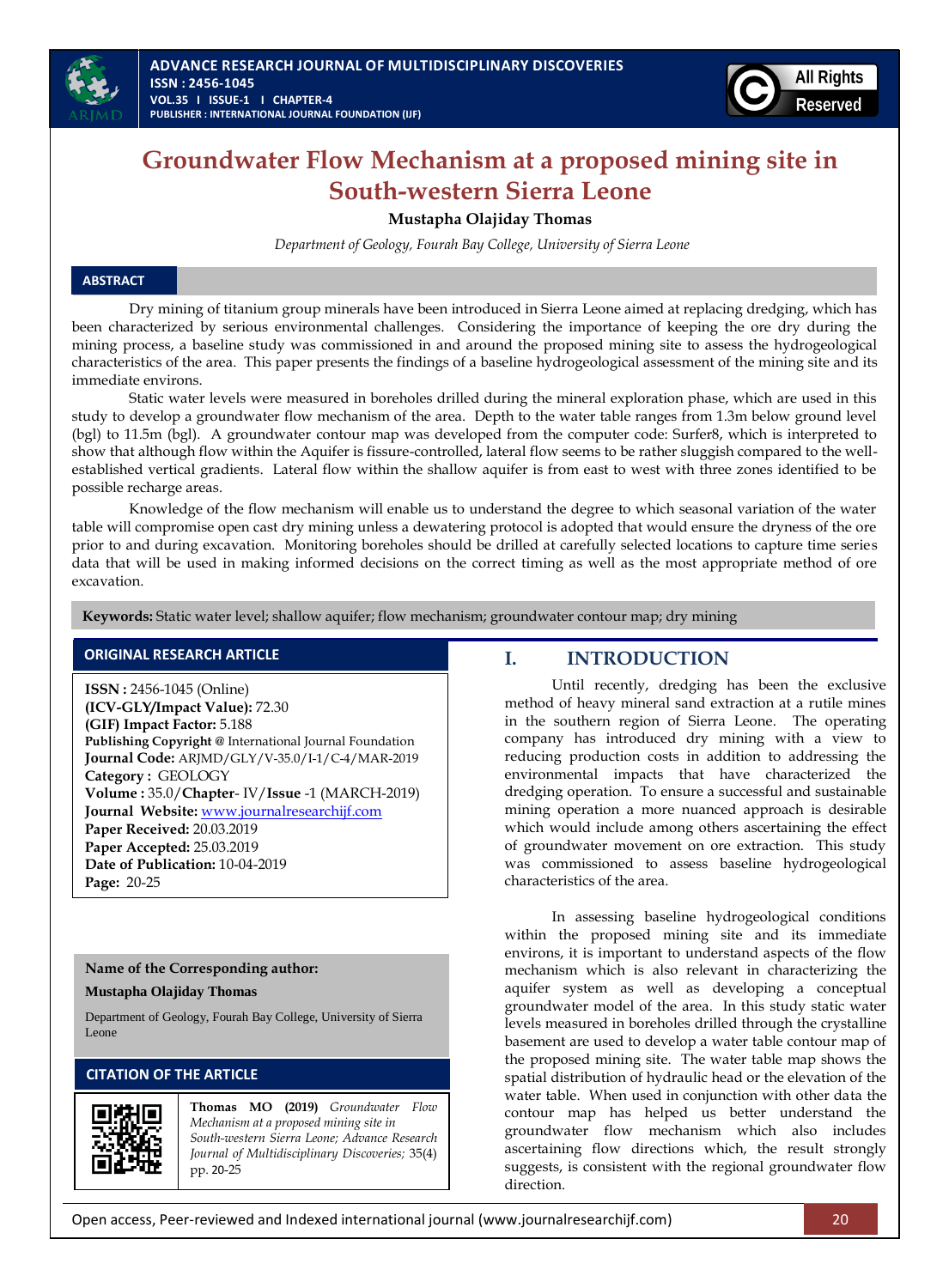The result of the study could have implications for the type of mining operations envisaged in the area. The anticipated challenges that characterize open cast (dry) mining is put into context in this paper, which includes, but not limited to, large seasonal fluctuations in the groundwater table. The study has demonstrated that lateral groundwater flow is from east to west consistent with the general flow direction of the major rivers. While lateral groundwater flow is seemingly sluggish, there are substantial and well established vertical gradients. For this reason, open cast (dry) mining will be compromised, especially in the late rainy season unless measures are instituted to suppress rising groundwater levels.

#### **The study area**

The study area is the proposed Sembehun mine development site located near the village of Kamatipa, on the Bagru Creek, Moyamba District, in southern Sierra Leone (Fig.1). The area is relatively flat with surface elevation ranging from 20.9m to 36.4m above sea level. The soil may be described as gravelly feralitic reflecting the influence of tropical weathering on the formation of regolith and soil (Odell et al., 1974). Farm bush appears to be the dominant vegetation type which is gradually replacing the dense tropical forest that is so characteristic of the region. Land use practices that utilize water include crop farming and animal husbandry. Swamp and upland rice, cassava, millet, groundnut, sweet potato, maize, vegetables, oil palm, bananas, and citrus fruits are some of the subsistence crops cultivated by the community.

#### **Hydrometeorology**

The climate in the area reflects to a considerable degree the general climatic situation in the country with two clearly defined seasons: The rainy season commences in May and ends in November, whilst dry conditions are experienced between December and April. Between late December and early February, dry, north easterly winds from the Sahara Desert, locally referred to as Harmattan, causes a sudden drop in relative humidity. Moyamba District has no hydrometeorological station and the nearest station to the study area is located some 50km away in Bonthe District to the west, where daily readings were recorded.



**Figure1. Map of proposed mining site within the study area showing borehole locations**

Table1 & Figure2 show mean monthly temperature (1999-2005) for the region (Statistics Sierra Leone, 2008). The figures indicate that the mean annual temperature for the period was 27.0 °C. The lowest temperature was recorded in July  $(25.8 \degree C)$  whilst March appears to be the warmest with a temperature of  $28.2$  °C. Relative Humidity is fairly high particularly in the months of June, July, August, and September (Table1 & Fig.2). The highest value (89%) was measured in July and the lowest, 71%, was recorded in March (Statistics Sierra Leone, 2008).

**Table1. Mean monthly temperature, relative humidity,** 

| Month         | Temperature<br>(C) | <b>Relative</b><br>Humidity $(\%)$ | Precipitation<br>(mm)          |  |  |
|---------------|--------------------|------------------------------------|--------------------------------|--|--|
| 27<br>January |                    | 75                                 | 11.9                           |  |  |
| February      | 27.7               | 73                                 | 19.2<br>42.6<br>137.7<br>333.1 |  |  |
| March         | 28.2               | 71                                 |                                |  |  |
| April         | 27.8               | 72                                 |                                |  |  |
| May           | 27.2               | 79                                 |                                |  |  |
| June          | 26.5               | 85                                 | 508.4                          |  |  |
| July          | 25.8               | 89                                 | 822.2                          |  |  |
| August        | 25.9               | 87                                 | 720.3<br>579.9                 |  |  |
| September     | 26.9               | 85                                 |                                |  |  |
| October       | 26.5               | 81                                 | 285                            |  |  |
| November      | 26.8               |                                    | 132.7                          |  |  |
| December      | 27.5               | 79                                 | 27.2                           |  |  |
| Total         |                    |                                    | 3620.2                         |  |  |



**Figure2. Relationship between mean monthly temperature, relative humidity, and precipitation for the study area**

The principal means of groundwater recharge is infiltration of available precipitation on the aquifer. Sierra Leone lies along the humid tropics where the form of precipitation is invariably rainfall. Table1 reveals that during the period 1991-2010 the area receives a mean annual total precipitation of 3620.2mm. Fig.2 shows that rainfall has a unimodal distribution, with the peak occurring in July. The highest rainfall measured 822.2 mm and was recorded in July, while the lowest value (11.9 mm) was recorded in January. The data also points to the fact that 93% of this rainfall occurred between the months of May and November. Evapotranspiration limits to a considerable degree the amount of precipitation available for infiltration and for supplementing groundwater storage. There is no available data on evapotranspiration for the study area.

# **and precipitation for the study area (Source: Statistics Sierra Leone, 2008)**

**DISCOVERI** 

**MULTIDISCIPLINARY** 

5

**JOURNAL** 

**IDVANCE RESEARCH**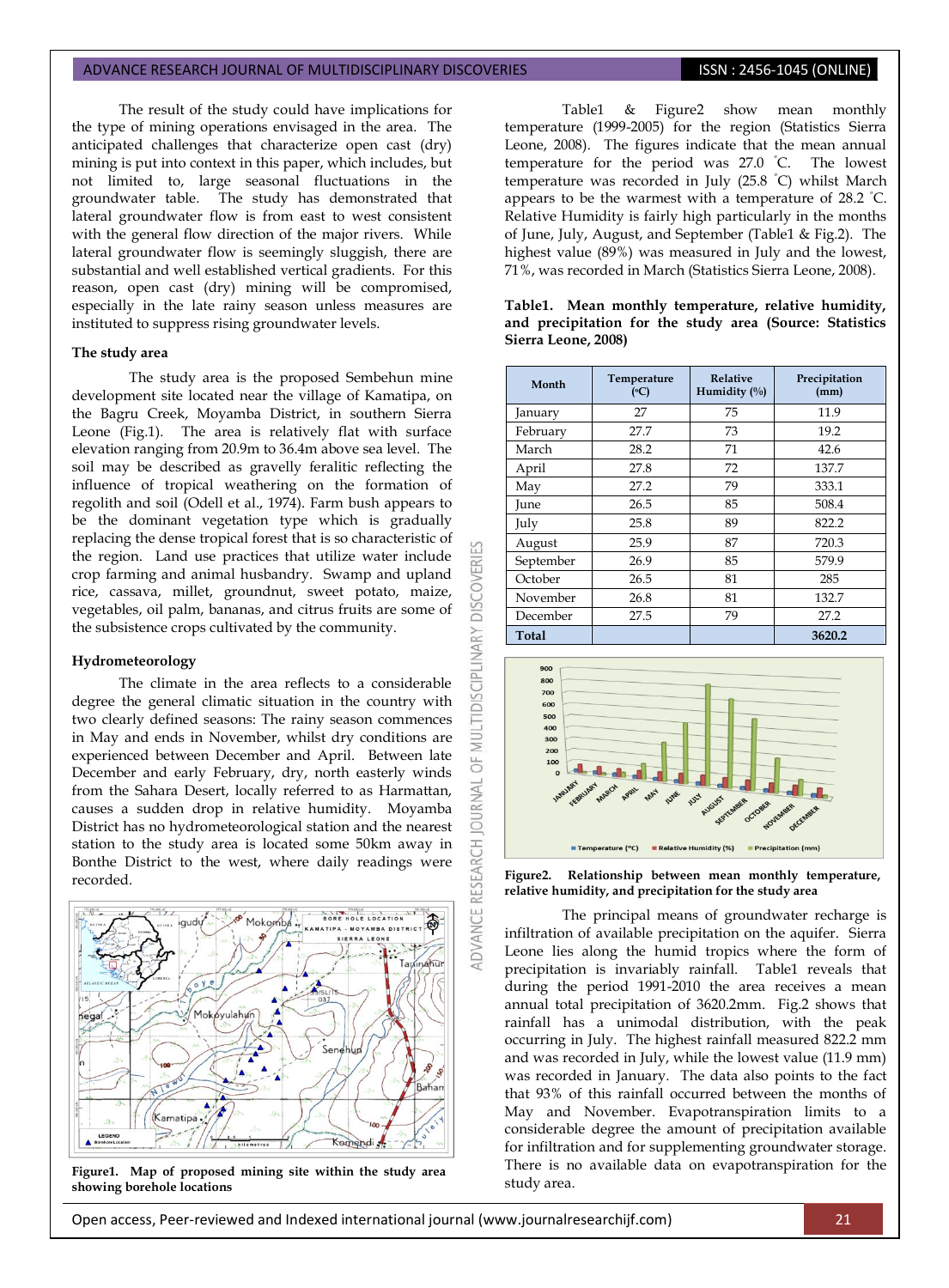The area is drained by the Bagru Creek (Fig.1), one of several creeks found along the coastal plain of Sierra Leone. The Bagru Creek has a total length of 89 km and a drainage area of 78 km<sup>2</sup> (Statistics Sierra Leone, 2008). The lower reaches of the river is influenced by tidal conditions from the Atlantic Ocean. There are smaller permanent streams draining the area which form a dense network flowing in a generally southwest direction.

#### **Geology**

The area is underlain by the Kasila Group, a linear belt dominated by high-grade metamorphic rocks of Archaean age (Tysdal and Thorman, 1983). Generally, outcrops in this terrain are poorly exposed. However, lithological boundaries have been drawn between major rock types such as metasedimentary and basic granulite. Some of the individual lithologies such as leucogabbro and banded iron formation assume a lensoid form rather than continuous layers elongate along the NW-SE foliation trend.

Keyser and Mansaray (2004) have shown that the western part of the Group which falls within the study area is composed of gneisses, migmatites, and granulites of quartzo-feldspathic composition. These are interbanded with calc-silicates, banded iron formation and quartzitic materials. The quartzo-feldspathic and quartzose rocks have been interpreted (Williams and Williams, 1976; MacFarlane et al., 1981) on the basis of their composition and association as being dominantly of sedimentary origin.

However, Williams (1988), from field evidence, suggest an igneous origin for some of the thinner, discordant units of quartzo-feldspathic composition. Hurley et al. (1971), from potassium-argon age determinations give an age of 550 Ma For the Kasila Group, which, according to Williams and Culver (1988) reflects Pan-African (Rokellide) reworking that reactivated the shear zones on the eastern margin and produced local lowangle thrusts in Liberia.

Mineral sands are found in considerable amounts overlying bedrock, below a relatively thin layer of soil. These sands are the source of titanium minerals mined in the area. Rutile and ilmenite are the principal titanium minerals occurring in the area, while zircon and monazite are found in smaller quantities. The mineral sands in the study area have been characterised as the Sembehun Deposits to reflect the principal town in which they occur.

#### **Hydrogeology**

The Aquifer may be defined as crystalline basement comprising fractured bedrock and the overlying weathered layer (regolith) which in the study area comprises a relatively thick layer of poorly consolidated sand. The mineral-rich sands are fine to medium grained and are found to occur below a relatively thin layer of soil. Data on the porosity and permeability of the sands are unavailable. However, the occurrence of groundwater at

shallow depths is suggestive of high infiltration rates occasioned by the relatively high permeability of the sands. The fresh bedrock, found at greater depths has a high permeability underpinned by deep seated fractures. The crystalline bedrock has become a sustainable source of groundwater in other areas within the same geological formation which is harnessed by drilling boreholes that intercept deep-seated fractures (Thomas, 2008).

Groundwater manifestations can be seen naturally as springs and seeps. Some of the permanent streams originate as springs. Precipitation appears to be the principal factor controlling recharge into the aquifer. Aquifer recharge takes place annually by normal infiltration processes after soil moisture deficit has been satisfied (Domenico and Schwartz, 1997), during, and shortly after the period of heavy rains (May to October). Recharge from precipitation is augmented by surface water from the network of streams in the area. There is no historical data on the amount of water entering the aquifer annually.

Many of the spring sources emerge only in the rainy season when the shallow water table rises above the ground surface. To a considerable extent the aquifer is unconfined and the water table appears to follow in a subdued form, the surface topography. This observation is corroborated by field measurements of static water level, which indicate that depth to water is greater in the interfluves than in the valleys. Static water levels measured in wells in the area (Table3) varies from 3.0 (mbgl) at a valley location to 14.6 (mbgl) at an interfluvial location.

There are no time series data for groundwater levels in the study area, attributable to a dearth of monitoring stations. However, from data obtained from other parts of the region, groundwater levels start to rise in May when the rains commence up until end of September when the aquifer is fully recharged. Evidence from other areas indicates large seasonal fluctuation (Butterworth et al., 1999; Thomas, 2008). Groundwater flow rates in Sierra Leonean Aquifers have not yet been documented. However, fissure flow appears to be widespread in fractured bedrock, where groundwater residence time is shorter, whilst in the weathered mantle, diffused flow necessitates a longer residence time. The response of the water table to changes in storage suggests that flow within the aquifer is dominantly vertical.

#### **II. METHODOLOGY**

Ά

Static water levels (SWL) were measured in boreholes (Table2) drilled through crystalline bedrock as part of the mineral exploration programme. It was ensured that the water columns in these boreholes remain undisturbed prior to measurements of SWL. The borehole data is integrated with map evidence of surface water resources to develop a groundwater flow mechanism of the area. Each data point is uniquely marked using a Garmin Global Positioning System (Table2).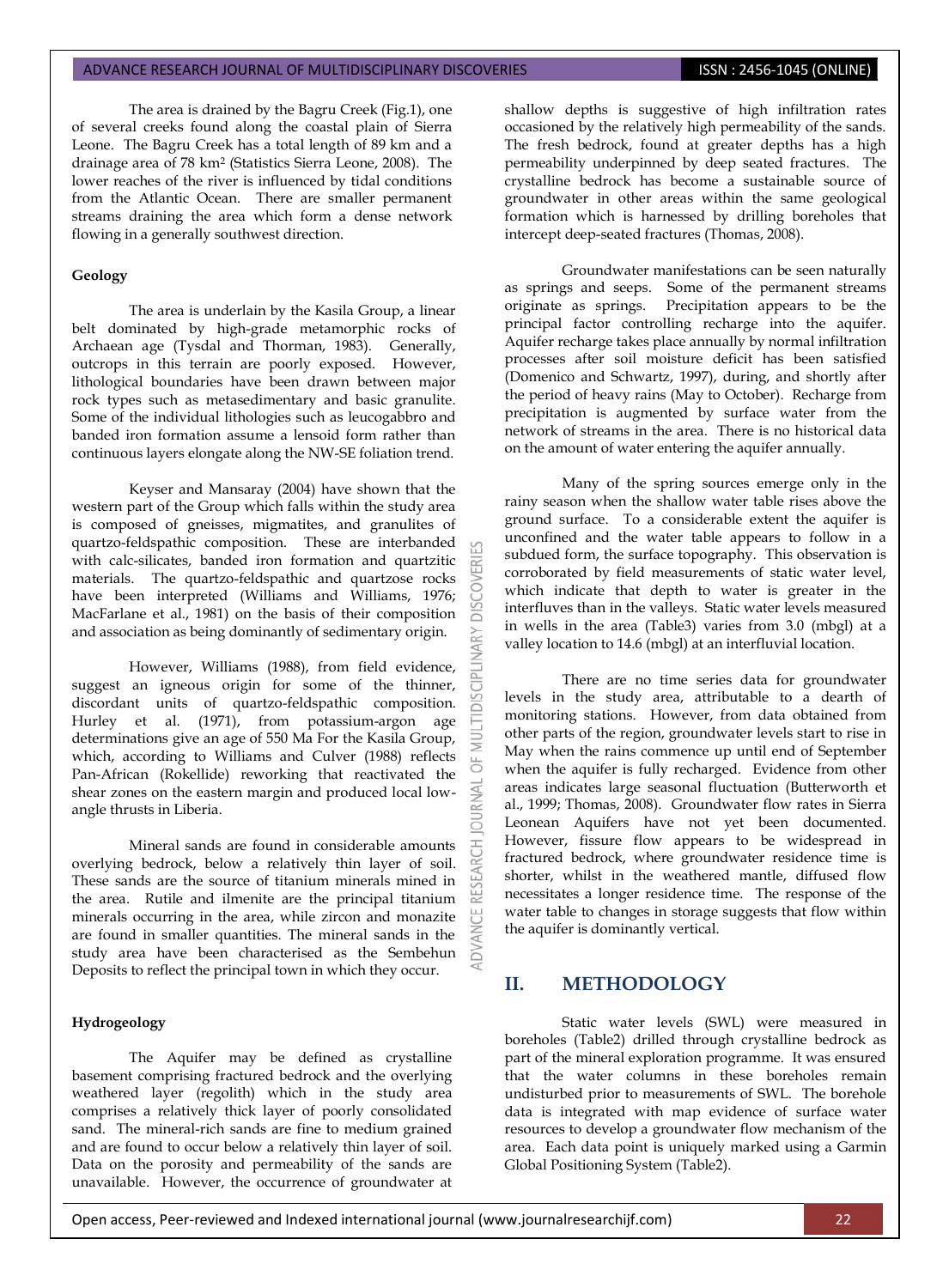#### **Table2. Borehole drilling record**

| No.            | <b>Borehole</b><br><b>ID</b> |                 | <b>Coordinates</b> | <b>Surface</b><br><b>Elevation</b> | Depth of<br>borehole | <b>Static</b><br>Water | Water<br>level<br>elevation<br>(m a.s.l.) |  |
|----------------|------------------------------|-----------------|--------------------|------------------------------------|----------------------|------------------------|-------------------------------------------|--|
|                |                              | <b>Eastings</b> | <b>Northings</b>   | (m)                                | (m b.g.l.)           | Level<br>(m b.g.l.)    |                                           |  |
| $\mathbf{1}$   | <b>KB-001</b>                | 778337.8        | 881896.7           | 33.6                               | 9.5                  | 7.5                    | 26.1                                      |  |
| $\overline{c}$ | KB-002                       | 777955          | 882616.9           | 20.9                               | 4.5                  | 1.3                    | 19.6                                      |  |
| 3              | KB-003                       | 777897.7        | 881910.5           | 36.0                               | 15.0                 | 11.0                   | 25.0                                      |  |
| $\overline{4}$ | KB-004                       | 777503.2        | 882192.7           | 17.0                               | 6.0                  | 2.0                    | 15.0                                      |  |
| 5              | KB-005                       | 777734.9        | 881724.3           | 36.4                               | 12.0                 | 10.4                   | 26.0                                      |  |
| 6              | KB-006                       | 777810.5        | 881369.3           | 31.9                               | 12.0                 | 11.0                   | 20.9                                      |  |
| $\overline{7}$ | <b>KB-007</b>                | 777381.6        | 880775.6           | 24.6                               | 10.5                 | 9.1                    | 15.5                                      |  |
| 8              | <b>KB-008</b>                | 777454.8        | 880872.5           | 21.2                               | 4.5                  | 2.0                    | 19.2                                      |  |
| 9              | KB-009                       | 777526.6        | 880971.3           | 21.1                               | 4.5                  | 0.9                    | 20.2                                      |  |
| 10             | <b>KB-010</b>                | 777670          | 881172.1           | 31.0                               | 13.5                 | 8.35                   | 22.7                                      |  |
| 11             | KB-011                       | 777782.6        | 880490.2           | 31.0                               | 10.5                 | 10.1                   | 20.8                                      |  |
| 12             | KB-012                       | 777581.9        | 880632.6           | 33.0                               | 12.0                 | 10.5                   | 22.5                                      |  |
| 13             | KB-013                       | 777243          | 880573.5           | 30.0                               | 15.0                 | 11.5                   | 18.4                                      |  |
| 14             | KB-014                       | 776998          | 880448.6           | 22.4                               | 10.5                 | 9.0                    | 13.4                                      |  |
| 15             | KB-015                       | 776957.5        | 880176.1           | 27.2                               | 16.5                 | 10.1                   | 17.1                                      |  |
| 16             | KB-016                       | 776716          | 880049.7           | 28.0                               | 16.5                 | 11.0                   | 17.0                                      |  |
| 17             | KB-017                       | 776962.2        | 879995.6           | 26.1                               | 13.5                 | 9.5                    | 17.0                                      |  |
| 18             | KB-018                       | 776911.4        | 879913.9           | 24.0                               | 10.5                 | 6.2                    | 18.0                                      |  |
| 19             | KB-019                       | 777782.7        | 881539.5           | 36.3                               | 16.5                 | 11.5                   | 25.0                                      |  |
| 20             | KB-020                       | 778408.2        | 881993.2           | 36.0                               | 10.5                 | 8.0                    | 28.0                                      |  |
| 21             | KB-021                       | 778208          | 882135.8           | 29.4                               | 7.5                  | 5.5                    | 24.0                                      |  |

Groundwater level elevation (hydraulic head) values were determined from static water level measurements. The head relationship (see Fig.3) is given as:

#### $h = w + z$





**ψ** = Pressure head (m)

z = Elevation head (m)

#### **Figure3. Schematic showing fundamental head relationships**

Surface elevation values were measured to within +/- 3m using the Global Positioning System. The X-Y coordinates and surface and groundwater level elevation values were fed into the computer program, Surfer, version 8 (Golden Software Inc., 2008).

Both surface water and groundwater sources were sampled on site and measurements made soon afterwards to determine a set of physical parameters, including: Temperature, Total Dissolved Solids, Electrical Conductivity, and pH. These parameters are used as an indication of salinity, symptomatic of the amount of dissolved solids present in the water. Although this was not a key objective, the determination of these physical parameters provides a rough assessment of the suitability of the water for drinking and other domestic use. The concentration of each parameter in the groundwater is compared with the World Health Organisation's Guidelines for Drinking Water Quality (2011).

#### **III. RESULT**

53

**DISCOVERI** 

ADVANCE RESEARCH JOURNAL OF MULTIDISCIPLINARY

Data obtained from boreholes were augmented by existing hydrogeological data which indicate that groundwater occurs at relatively shallow depths within the Crystalline Basement. Static water levels range from 1.3m below ground level (bgl) in borehole KB-002 to 11.5m (bgl), measured in boreholes KB-013 and KB-019 (Table 2). It is observed also, that the deeper water tables are found at higher surface elevations (interfluves), whilst shallow water tables are intercepted in boreholes drilled in valley locations. This strongly suggests that the water table follows closely the surface topography, but in a subdued form. The relatively small differences in the water level elevation values (Fig. 4) is indicative of smaller hydraulic gradients, suggesting that horizontal flow is rather sluggish compared to the relatively large vertical gradients reminiscent of recharge into and discharge from the aquifer.





A groundwater contour map was produced as output from computer modeling (Fig.5) with the contours showing lines connecting points of equal water level elevation (hydraulic head). Changes in the spacing of equipotential lines represent a change in the hydraulic gradient. The steeper the hydraulic gradient, the greater the flow whilst milder gradients suggest sluggish flow. Groundwater flow is in the direction of a decrease in hydraulic head, and is known to be perpendicular to the equipotential lines. The contour map clearly demonstrates that groundwater flows from east to west. That is, from the most elevated zones, to, and diverges from recharge areas, and converge as they approach an area of concentrated discharge (Fig.5).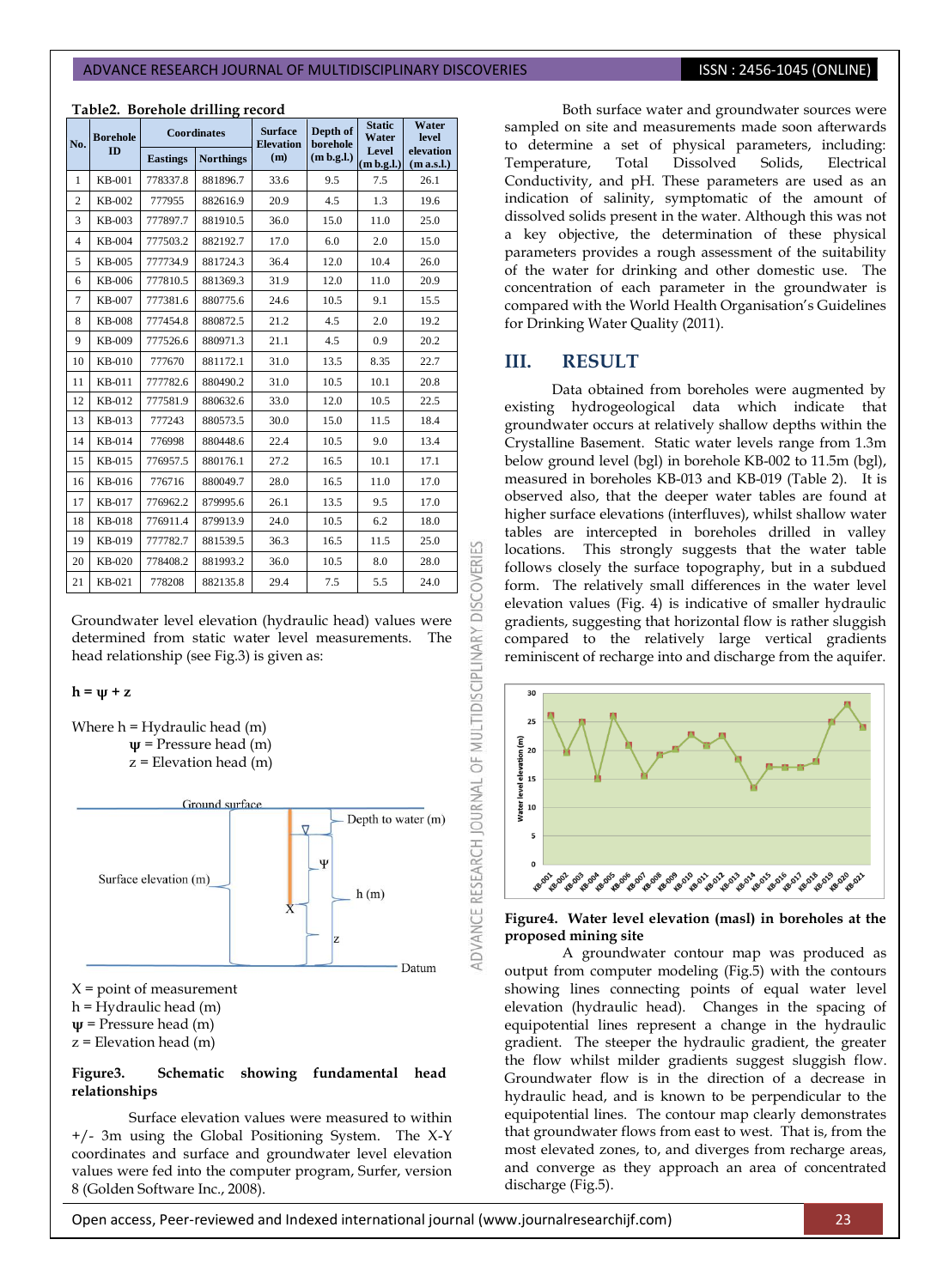In Sembehun Town, three shallow dug wells with an average depth of 13m (bgl) were found to be dry. These wells are located in a topographically high (recharge) area where the component of flow is downward. On the other side of town the water table was found at a shallow depth of 3m (bgl), in a well dug in a topographically low (discharge) area. The flow path was also monitored using hydrochemical trends, and although the data are few, it appears that salinity increases along the flow path, with water from recharge areas being relatively fresh while that from discharge areas has a higher solute content.

The result of on-site analysis of water samples indicates that all but one of the water sources has pH in the range normally expected for drinking water (Table3). pH ranges from 6.6 measured at Nancy Tucker to 4.5 at a valley location. Electrical Conductivity ranges from 17.4µScm-1 to 102.8µScm-1 while Total Dissolved Solids (TDS) ranges from 11.6mgl-1to 68.5mgl-1. The classification system devised by Todd (1980) is applied in this study to determine the salinity of the ground waters, and based on the values for Total Dissolved Solids (TDS), the water sources are deemed to be invariably fresh.



**Figure5. A vector map superimposed on a water table contoured map of the study area. The figures represent hydraulic head values measured in meters. The arrows indicate flow directions. The blue patches depict groundwater discharge zones, while the green patch represents a zone of groundwater recharge.**

**Table3. Result of Water quality tests in dug wells in the study area**

| Location                                    | <b>GPS</b><br><b>Coordinates</b> | <b>Surface</b><br><b>Elevation</b><br>(masl) | Water<br><b>Source</b>          | Depth to<br>water<br>(m)          | <b>Sample</b><br><b>ID</b> | <b>Date</b>   | <b>Temp</b><br>$\circ$ C | pH  | EC<br>$\mu$ S/cm mgl $^{-1}$ | <b>TDS</b> |
|---------------------------------------------|----------------------------------|----------------------------------------------|---------------------------------|-----------------------------------|----------------------------|---------------|--------------------------|-----|------------------------------|------------|
| Mokamatipa                                  | 0776804<br>0879744               | 38                                           | Dug<br>well                     | 6.5                               | KG1                        | 25/07/15      | 29.8                     | 5.6 | 24.8 16.5                    |            |
| Moyaebay                                    |                                  | 24                                           | Stream                          |                                   | KS1                        | 25/07/15      | 27.2                     | 6.5 | 17.4 11.6                    |            |
| Sembehun<br>(Nancy<br>Tucker)               | 0771518<br>0878446               | 26                                           | Dug<br>well                     | 10.2                              | SG1                        | 26/07/15      | 26.1                     | 6.6 | 61.4 40.9                    |            |
| Sembehun<br>(Chief's)<br>Compound)          | 0771172<br>0877090               | 32                                           | Dug<br>well<br>(Faulty<br>Pump) | 14.6                              | N/D                        | N/D           |                          |     | N/D N/D N/D                  | N/D        |
| Sembehun<br>(By Section<br>Chiefs<br>House) | 0771499<br>0878186               | 19                                           | Dug<br>well                     | Not.<br>determi<br>ned<br>(Sealed | SG <sub>2</sub>            | 26/07/15      | 26.7                     | 5.4 | 31.0 20.7                    |            |
| Sembehun<br>Health<br>Centre                | 0771472<br>0878369               | 22                                           | Dug<br>well                     | 10.0                              | SG <sub>3</sub>            | 26/07/15      | 26.8                     | 5.6 | 32.6 21.7                    |            |
| Sembehun<br>(Near<br>Swamp)                 | 0771773<br>0878261               | 21                                           | Dug<br>well                     | 3.0                               | SG4                        | 26/07/15 27.5 |                          |     | 4.5 102.8 68.5               |            |

N/D = Not determined

## **IV. DISCUSSION AND CONCLUSIONS**

Water level elevation (hydraulic head) values determined from static water levels in boreholes are used in conjunction with other data to determine the groundwater flow mechanism in the area. The water table contour map generated from the computer program Surfer, version  $\overline{8}$ , suggests lateral flow consistent with the regional flow direction of the major rivers, i.e. from east to west. In the study area, like other parts of the country with similar climatic regime the Crystalline Basement Aquifer is characterized by large vertical gradients especially in the rainy season, which could have implications for the anticipated dry open cast mining programme in the area.

The spacing of the contours on the water table map provides a clear indication of the hydraulic gradient. Three zones are recognized that are characteristic of steep hydraulic gradients, and where flow seems to be appreciable (Fig. 6). Where the hydraulic gradients are milder flow is expected to be rather sluggish. Three zones were identified within the area (Fig.6) where flow seems to be diverging and these are interpreted as possible recharge areas, and where the component of flow is downward.

The study has underscored the need for a national groundwater monitoring system which will, among other things, assist in characterizing the flow mechanism derived from an analysis of the water table contour map. To thwart the threat of rising groundwater levels occasioned by large vertical gradients, a dewatering programme is recommended during the months (July to September) of very heavy rains which are so characteristic of the region. This will ensure that the ore is kept dry prior to and during excavation.